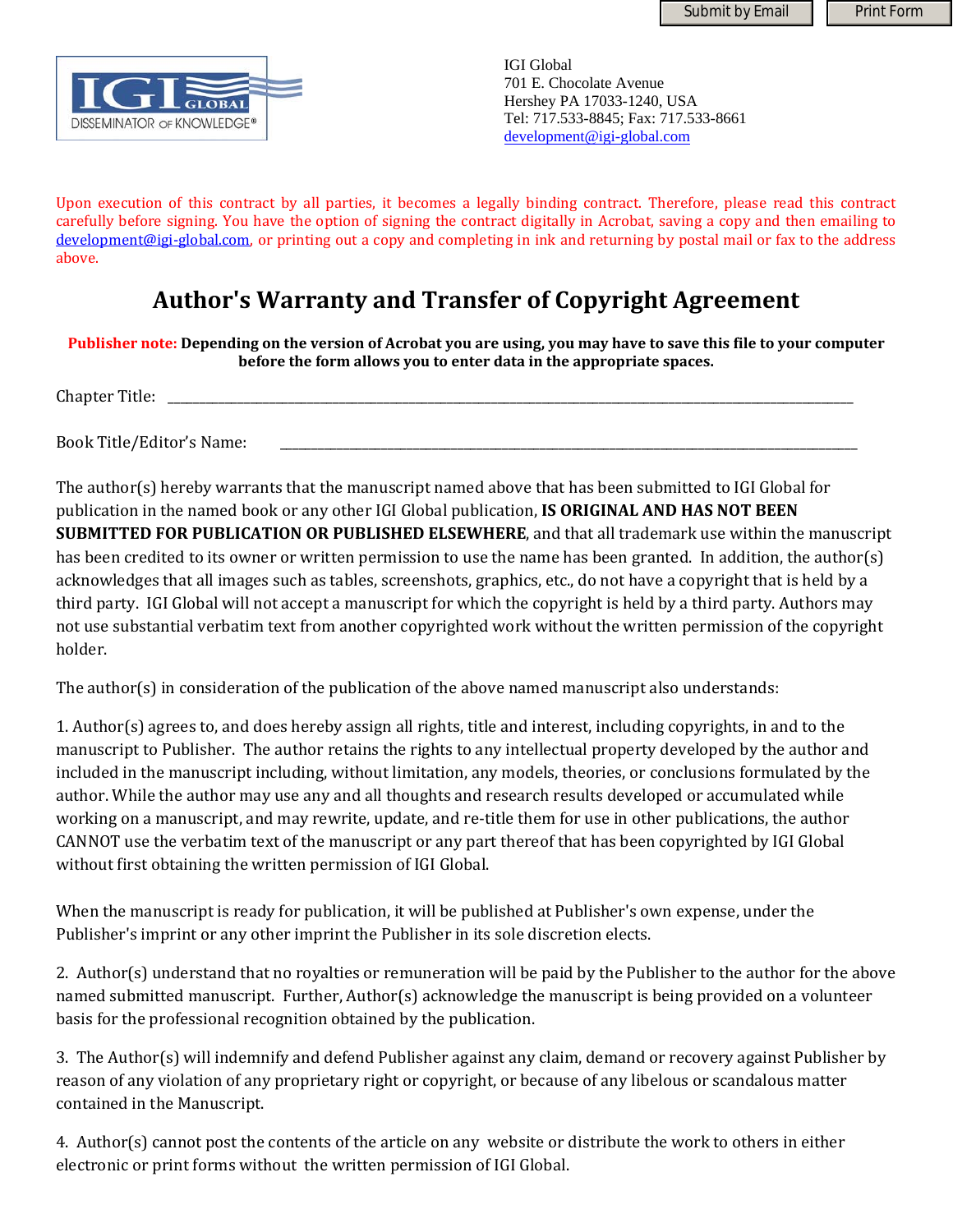5. The Publisher will have the right to edit the work for the original edition and for any revision, provided that the meaning of the text is not materially altered.

6. The Publisher will furnish 1 copy of the book to the lead Author of each chapter without charge. The co‐ author(s) of the manuscript will receive a print copy of the manuscript along with a copy of the title page of the book. Copies of the book for the author's/co-author's use may be purchased at a 50% discount from the list price.

7. When the Publisher decides that the public demand for this work no longer warrants its continued manufacture, the Publisher may discontinue manufacture and destroy any or all plates, books, and sheets without liability to the Author.

8. The Publisher may permit others to publish, broadcast, make recordings or mechanical renditions, publish book club and micro‐film editions, make translations, and other electronic versions, quote, and otherwise utilize this work and material based on this work provided the author's name accompanies the work.

9. This Agreement, whenever called upon to be construed, shall be governed by the laws of the Commonwealth of Pennsylvania.

10. The parties to this Agreement consent and agree that all legal proceedings relating to the subject matter of this Agreement shall be maintained in the Court of Common Pleas of Dauphin County, Pennsylvania, or, if applicable, the United States District Court for the Middle District of Pennsylvania, and all parties hereto consent and agree that jurisdiction and venue for such proceedings shall lie exclusively within said Courts.

11. This Agreement represents the entire understanding between the parties hereto with respect to the subject matter hereof and this Agreement supersedes all previous representations, understandings of agreements, oral or written, between the parties with respect to subject matter hereof and cannot be modified except by a written instrument signed by the parties hereto.

12. This Agreement shall be binding upon the parties hereto, their heirs, successors, assigns and personal representatives.